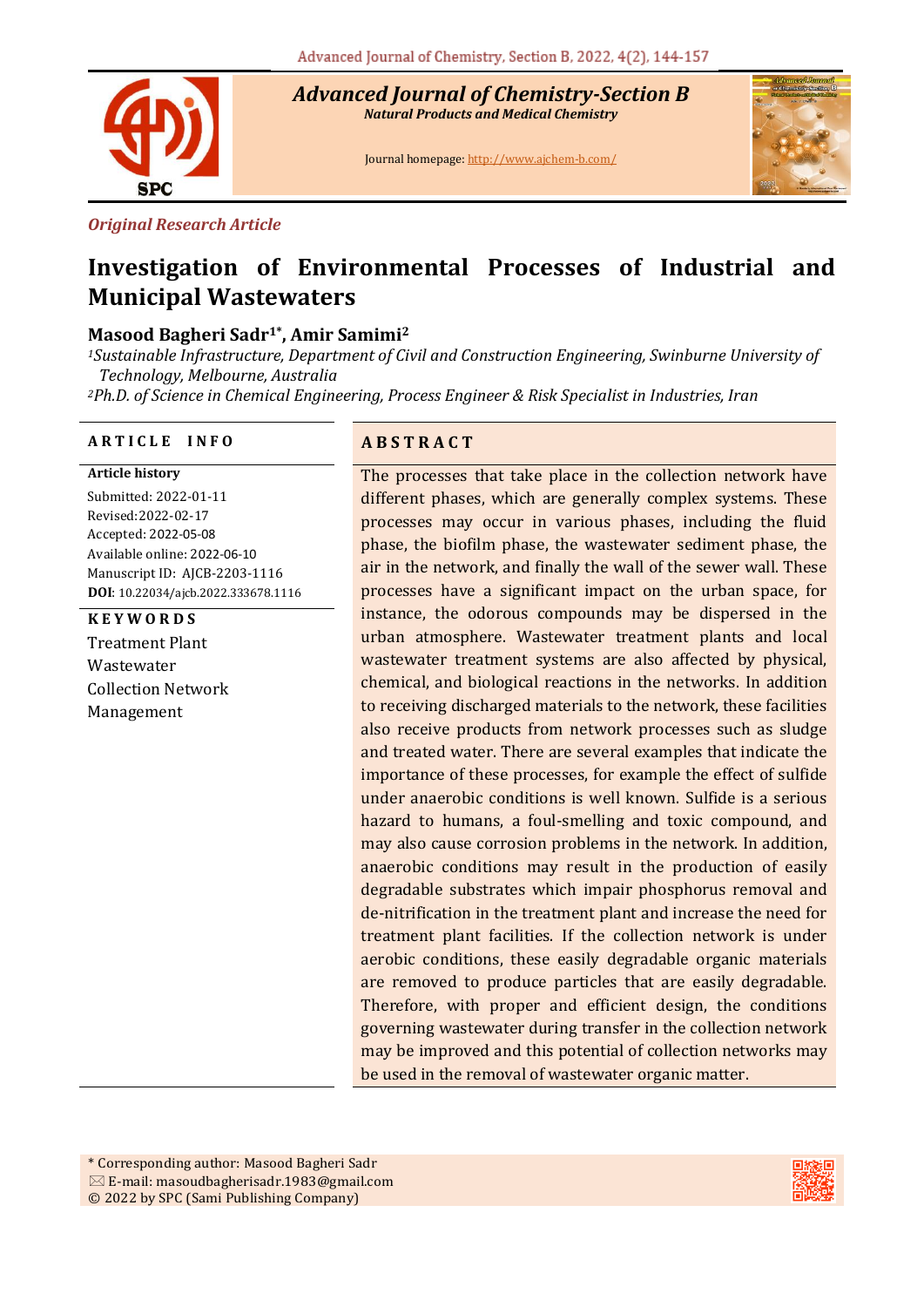

#### **Introduction**

Global population growth has created a competitive environment among design engineers in the implementation and maintenance of wastewater collection network and management of such systems, due to the growth of population and per capita water consumption, wastewater produced in cities has increased significantly and designers always [1- 3]. They are looking for new ways to design new networks. The above discussion demonstrates that the role of these networks is not only the collection and transfer of wastewater and should be considered as an integral part of the municipal wastewater system, but also in conventional design and executive management, it is assumed that wastewater treatment is completely conducted in the treatment plant and the role of collection networks is merely to collect and transfer wastewater from production sources to the treatment plant [4].

About a hundred years ago, when the relationship between the effect of pathogenic bacteria and microbes on the spread and spread of diseases became apparent, humans began to think about treating contaminated water. The main reason for the development of wastewater treatment and the arrival of this technology in its current form can be considered the progress of biology and medicine [5].

Attention to this technique began when humans were forced to prevent the contamination of natural water resources, especially rivers and freshwater lakes. Therefore, in order to prevent the entry of untreated wastewater into the environment, it was necessary to find the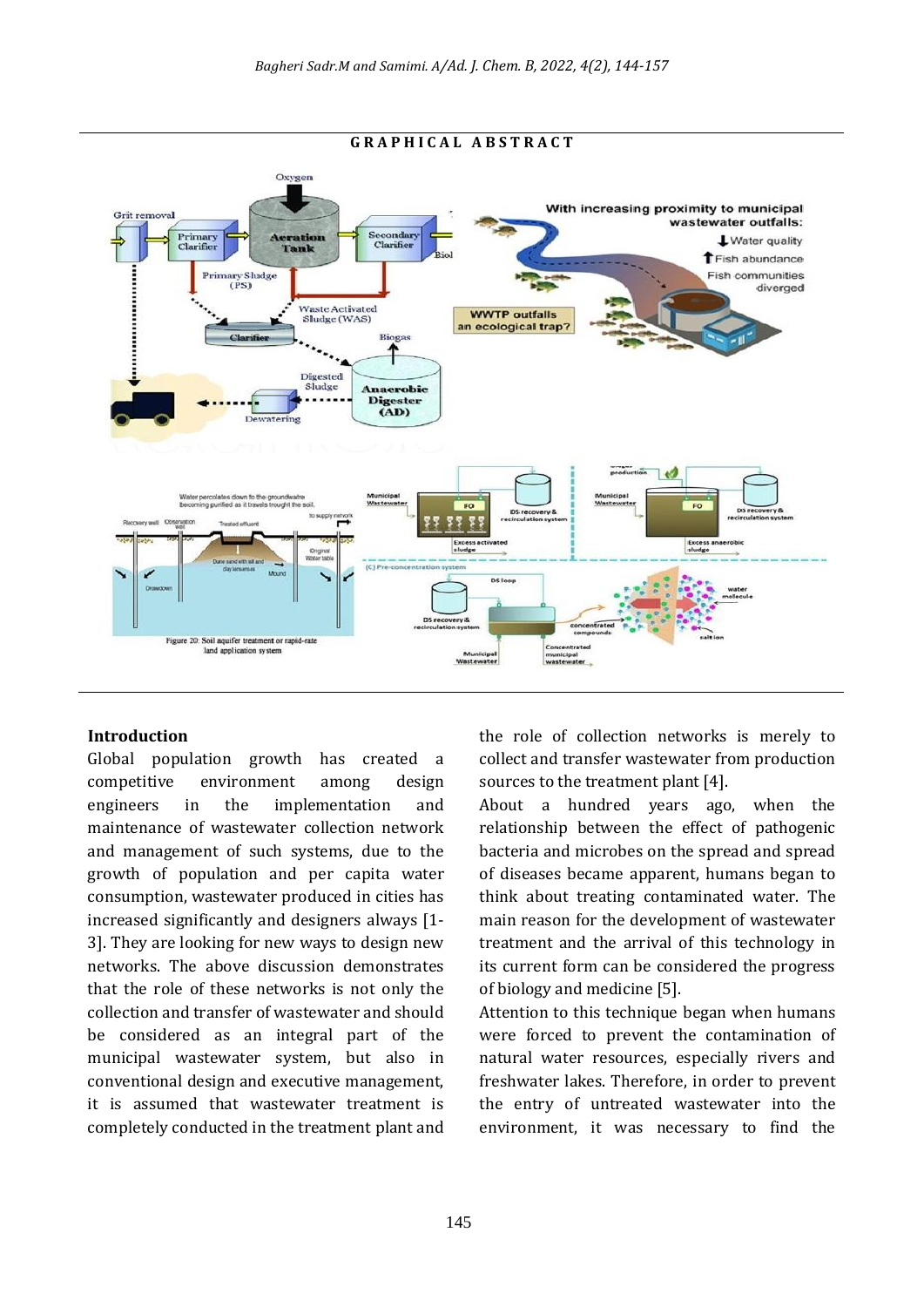methods for wastewater treatment and their development [6]. Over time, and especially after World War II, as a result of the development of cities and industries, the risk of environmental pollution and due to the need for wastewater treatment increased with unprecedented intensity, and at the same time many methods for wastewater treatment were studied, proposed, and employed. In the evolution of wastewater treatment industry, natural treatment methods can be considered as one of the oldest methods used for treatment [7-9]. Likewise, due to the fertilizer nature of wastewater, its use for irrigation in agricultural lands, has been common in European countries for one hundred years. Raw wastewater always contains physical, microbial, and chemical pollutants, and if discharged to the environment in raw and untreated form, it will pollute water resources, agricultural lands, and the environment, in general. The dangers of environmental pollution are ultimately realized through the food cycle to human health. The severity of water pollution by sewage and effluent will become more apparent when we know that each cubic meter of sewage pollutes

10 to 40 cubic meters of clean water, and it is not only surface water which is exposed to pollution caused by human activities, but also sewage and effluent discharge. On land, it can severely contaminate groundwater. In some cities of Iran, due to such pollutants, the concentration of nitrate ions sometimes reaches up to 3 times the permitted limit of the world standard [10].

#### **The importance of wastewater collection**

With the development of cities and the sudden growth of population, as well as the expansion of industries and factories, the issue of environmental pollution is becoming more important day by day which makes them unhealthy and puts their lives in more serious danger. The presence of wastewater is one of the main causes of environmental pollution, so it is essential to collect wastewater produced in residential and industrial areas and transfer it to wastewater treatment plants for treatment (Figure 1). Wastewater collection is necessary from perspectives such as public health, environmental disturbance, groundwater pollution, and reuse of treated wastewater [11].



**Figure 1.** Environmentally Sound Technologies in wastewater treatment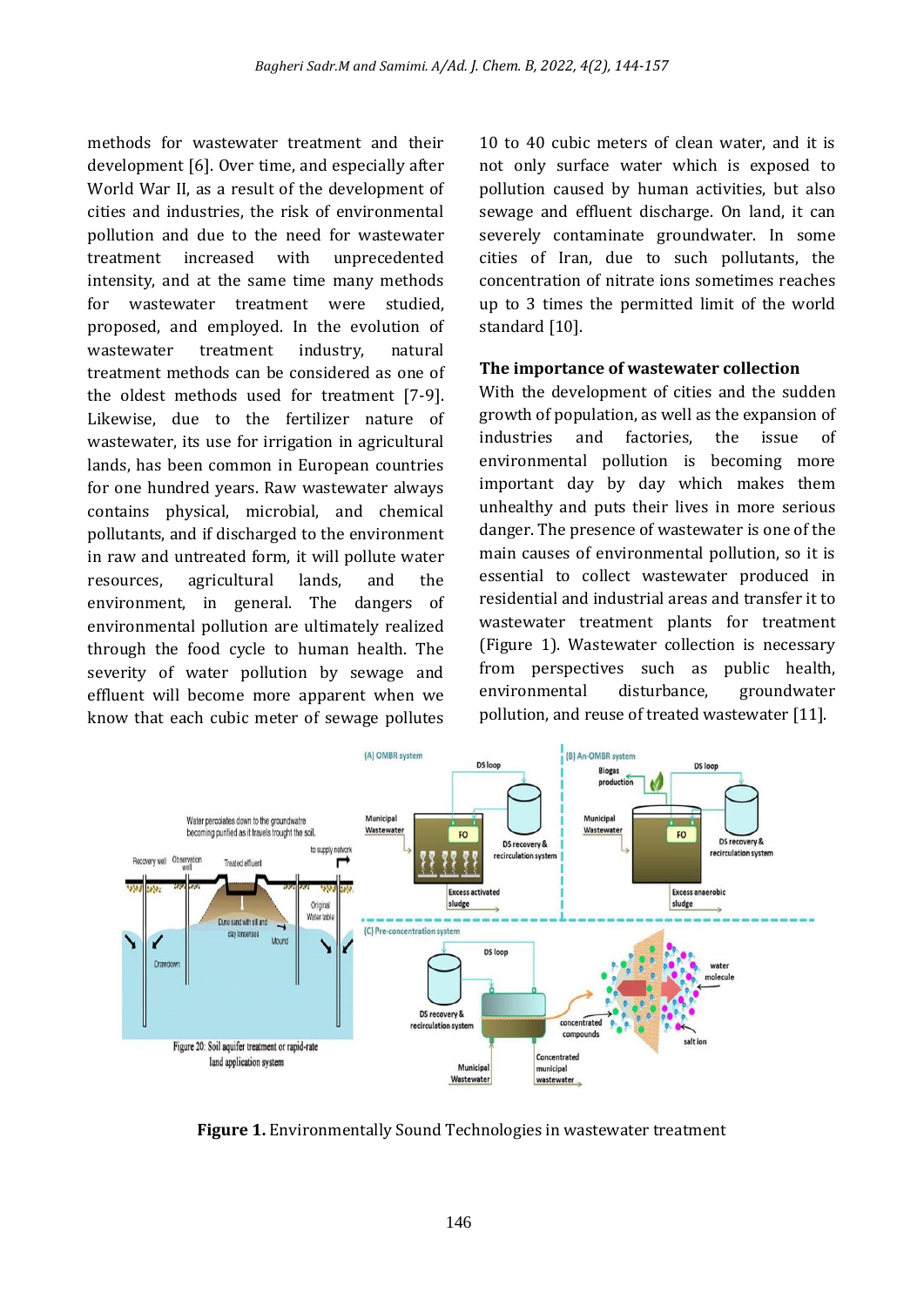#### **Sewage collection networks**

The problem of collecting sewage from the residential environment arose when humans turned to group life. With the advent of cities and the expansion of water supply networks, man encountered the need to collect sewage and effluent to keep his life clean. After the development of water supply network technique, the construction of sewage disposal networks was also considered. The history of the sewage usage dates back to the ancient Iran and Rome. These systems have been used to transport runoff from heavy rainfall in urban areas and to protect cities from flooding. The oldest canalization can be seen in the works of Indian civilization. In these works, which date back to several thousand years ago, the remains of sewers with brick walls or pottery have been seen to direct domestic sewage. In Jerusalem, traces of sewage channels outside the city and its collection in sewage lakes and even the use of sewage as fertilizer in agriculture have been evident, which dates back to about 3000 years ago [12]. Until about a hundred years ago, gutters, especially sub-sewers, were built in the open. In the 16<sup>th</sup> and 17<sup>th</sup> centuries, drainage systems began to grow in Europe and the United States. Today, dumping waste into these drains is prohibited. Researchers in the mid-19th century found that excreted humans infected with cholera were transported to drinking water systems. It then became clear that the installation of sanitary and technical sewage collection networks was very effective in reducing epidemic diseases. This feature of collection networks is still valid and today is the main reason for their significant expansion even in developing countries with limited financial resources [13]. In the past, sewage collected in cities was usually disposed of without any treatment. Downstream of the rivers to which the sewage enters, problems such as microbial pollution, odors, dissolved oxygen, and fish mortality were observed. After revealing the

effect of such canals in the infectious diseases department, an attempt was made to build all the sewers and sewers underground. Today, some of these problems still exist, and problems such as water accumulation (atrophy) and toxicity of heavy metals have been added. To solve these problems, it was proposed to create wastewater treatment plans at the end of the lines. Although wastewater treatment plants (with varying degrees of treatment) are in use around the world today, the development of treatment plants is still evolving [14-16]. The main canals of the sewage collection network were first built in 1789 in Paris with a length of 36 km. The city of London built an underground sewage collection network from 1832 to 1848 after the cholera epidemic that killed 25,000 people. Then after, Hamburg in 1842, Berlin in 1852, and Frankfurt in 1866 established the given sewage network. Most sewage collection networks and their systems today have been built in the last 50 to 100 years, and older composite systems are still in use. Nowadays, these networks are being improved and are usually equipped with rainwater storage ponds. These developments, which have taken place in the past decades, are a huge investment. Around the world, the efforts are being made to properly design wastewater network and treatment plant infrastructure for the future. We still see advances in technical principles and sustainable solutions. To date, however, there is no idea of replacing wastewater collection and treatment networks [17-19].

#### **Domestic sewage**

Pure household wastewater includes sanitary facilities in residential areas such as toilets, washbasins, bathrooms, washing machines and dishwashers, kitchen wastewater, as well as wastewater from washing different parts of the house. The properties of domestic wastewater in a country are almost the same and only their concentration changes with the per capita water consumption (Figure 2) [20].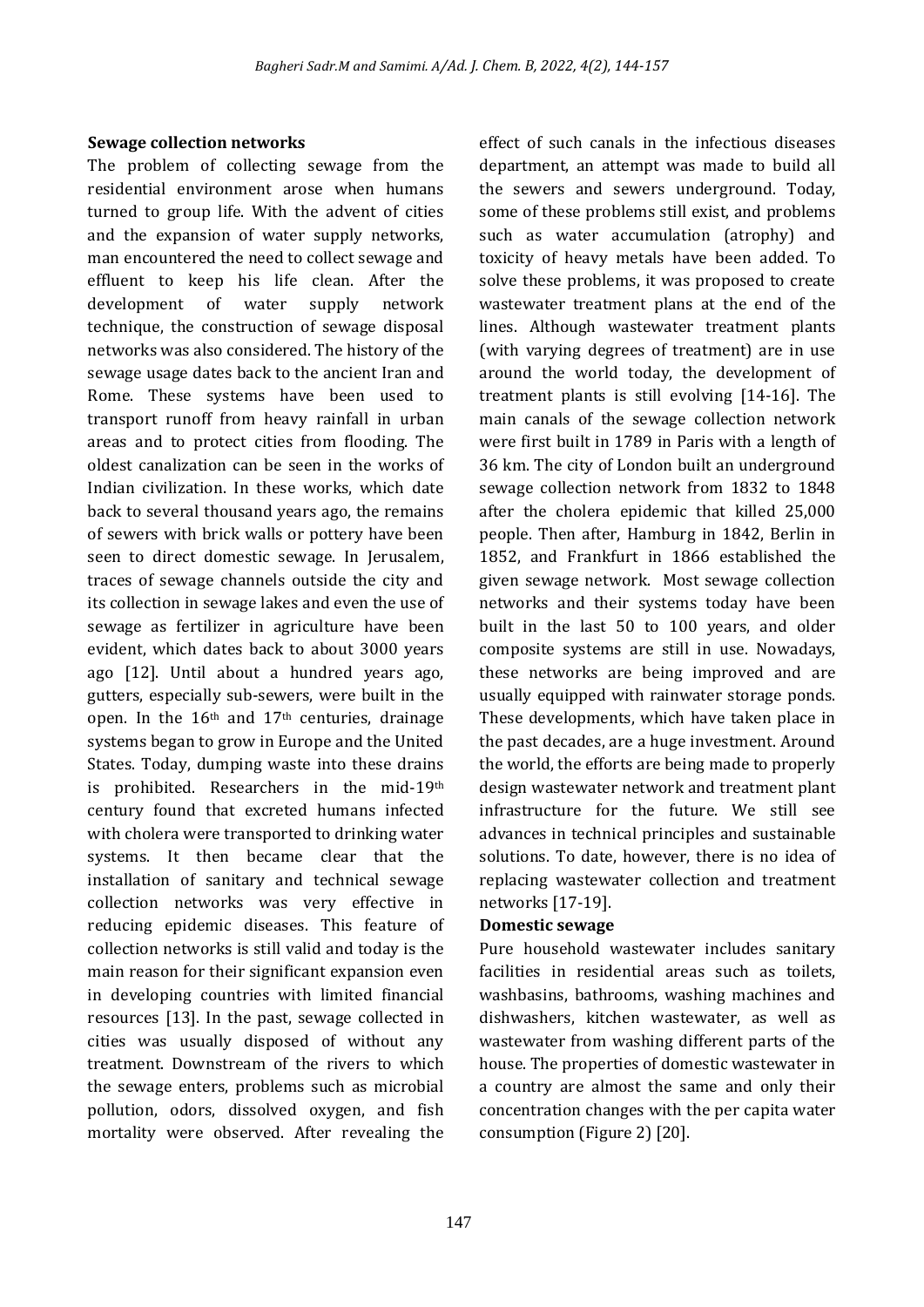

**Figure 2.** Municipal wastewater effluent affects fish communities

#### **Industrial wastewater**

The properties of industrial and factory effluents depend perfectly on the type of factory products, some of which are highly alkaline and acidic, some corrosive and some others are toxic. In wastewater, some factories, such as mining plants, steel mills, and chemical plants are mostly made up of minerals, while in others such as food processing plants and starch factories, most of the foreign matter is in organic wastewater. Pollution from these sewers can sometimes be several times more polluted than domestic sewage [21].

#### **Surface sewage**

This wastewater is caused by rain and melting ice and snow in the highlands and due to the flow on the ground, there is some organic and mineral matter in them. Most of the foreign matter in these wastewaters is minerals such as sand and gravel, in addition to the residues of plant and animal particles, petroleum products, and soot are another part of the foreign matter in surface water [22-24].

#### **Wastewater collection networks and its types**

Sewage is generated from the water sources of the communities and usually the runoff from the rainfall in the city is directed to the collection network and transferred for treatment and disposal.

The system used to achieve this goal is known as a sewer network or a sewer collection system which includes individual pipes (sewer lines) and equipment to facilitate collection and transmission such as inlet structures and pumps. Safety and economic efficiencies are key criteria in building a collection network, and in the collection of safe wastewater means that public health, welfare, as well as the environmental protection have a high priority. The demand for sustainable water management in cities is a new challenge. Sewage networks change greatly over different periods. During periods without rainfall, the flow rate is influenced by the behavior of the community and usually changes one to ten times during the day and night [25]. During rainy seasons and in sewer pipes which receive municipal wastewater and surface runoff (e.g. composite networks), the flow rate during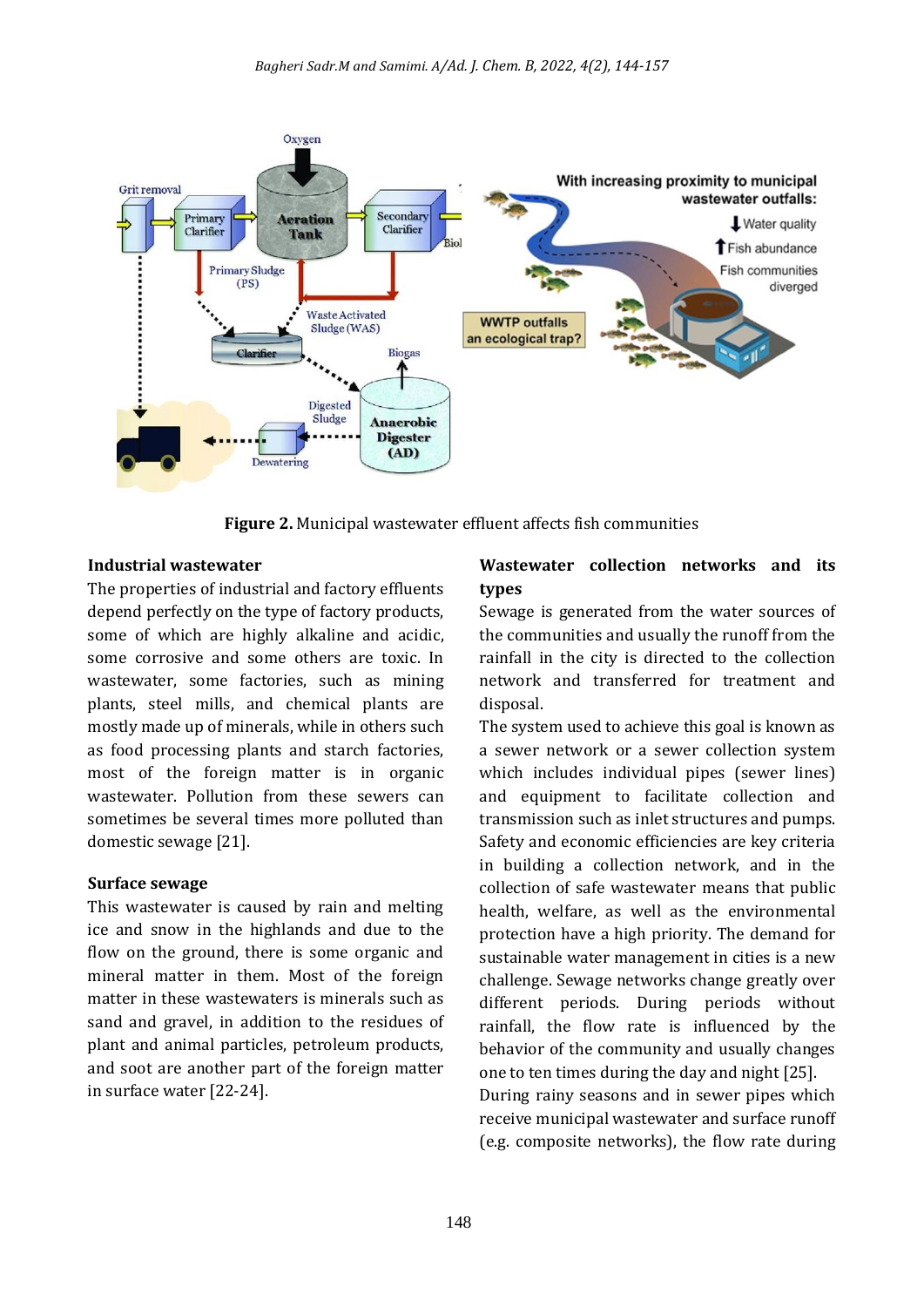heavy rains usually increases 100 to 1000 times compared to dry weather conditions. In this regard, many efforts have been made both in practice and in scientific research to develop systems and methods for designing and operating the sewerage network. In the last 20 to 30 years, many efforts have been made to drain the sewer network and have found a comprehensive solution to improve the performance of the treatment plant and the effects of rainfall during rainy seasons. Urban drainage has been the most important issue both in scientific research and in practice [26-28].

Due to the basic requirements of collection and transmission, sewage networks physically deal with phenomena such as hydraulics and transfer of wastewater solids. From this viewpoint, new design and operating principles have been largely developed by numerical methods and by computers. The network design and operation is very influential on the collection network processes, so when designing wastewater collection networks, one should be perfectly aware of the processes which take place in these networks. For instance, network ventilation can affect the accumulation and dispersion of toxic odors produced by biological processes [29].

Sewage collection networks are divided into three main categories including sanitary sewage networks (separate networks), rainwater collection networks, and composite networks, each of which has specific characteristics from a process viewpoint, which are described in the following [30].

#### **Sewerage networks**

These networks are often known as separate networks and are used to collect wastewater from residential, commercial, and industrial areas. Sewage flowing through these networks usually has a relatively high concentration of biodegradable organic matter and is therefore biologically active.

Regarding the process, this wastewater is a combination of biomass (especially heterotrophic bacteria) and nutrients (substrate). In practice, such networks may also receive some surface runoff. Flow in separate sewers may be controlled by gravity (gravity network) or pressure (pressurized networks) [31].

In semi-full gravity sewers, oxygen transfer from the air-air contact surface is possible and aerobic heterotrophic bacteria may be active. In contrast, the current in pressurized networks is completely full and there is no possibility of oxygen transfer. In this type of wastewater, the predominant process is the anaerobic process and the degree of biological transformation depends on the duration of the wastewater flow inside the network (retention time). Sewage retention time in the network depends on the size of the catchment and the characteristics of the sewer, such as slope and length, which is relatively high in pressurized networks, especially at night [32].

# **Surface water collection networks**

These networks are used to collect and transport surface sewage (rainwater) which originates from impermeable surfaces such as streets, highways, and parking lots. Surface water usually enters these networks through the inlet structure, which is located in the street drainage. These networks operate only in rainy conditions and usually transfer the rainwater to the receiving environment without any treatment or with partial treatment. In these collection networks, microbial and chemical processes are rare and have little effect. On the other hand, in structures such as water storage pools, as part of this network, both chemical and biological treatment processes occur [33].

# **Composite collection networks**

In these networks, municipal wastewater and surface runoff are collected and transferred to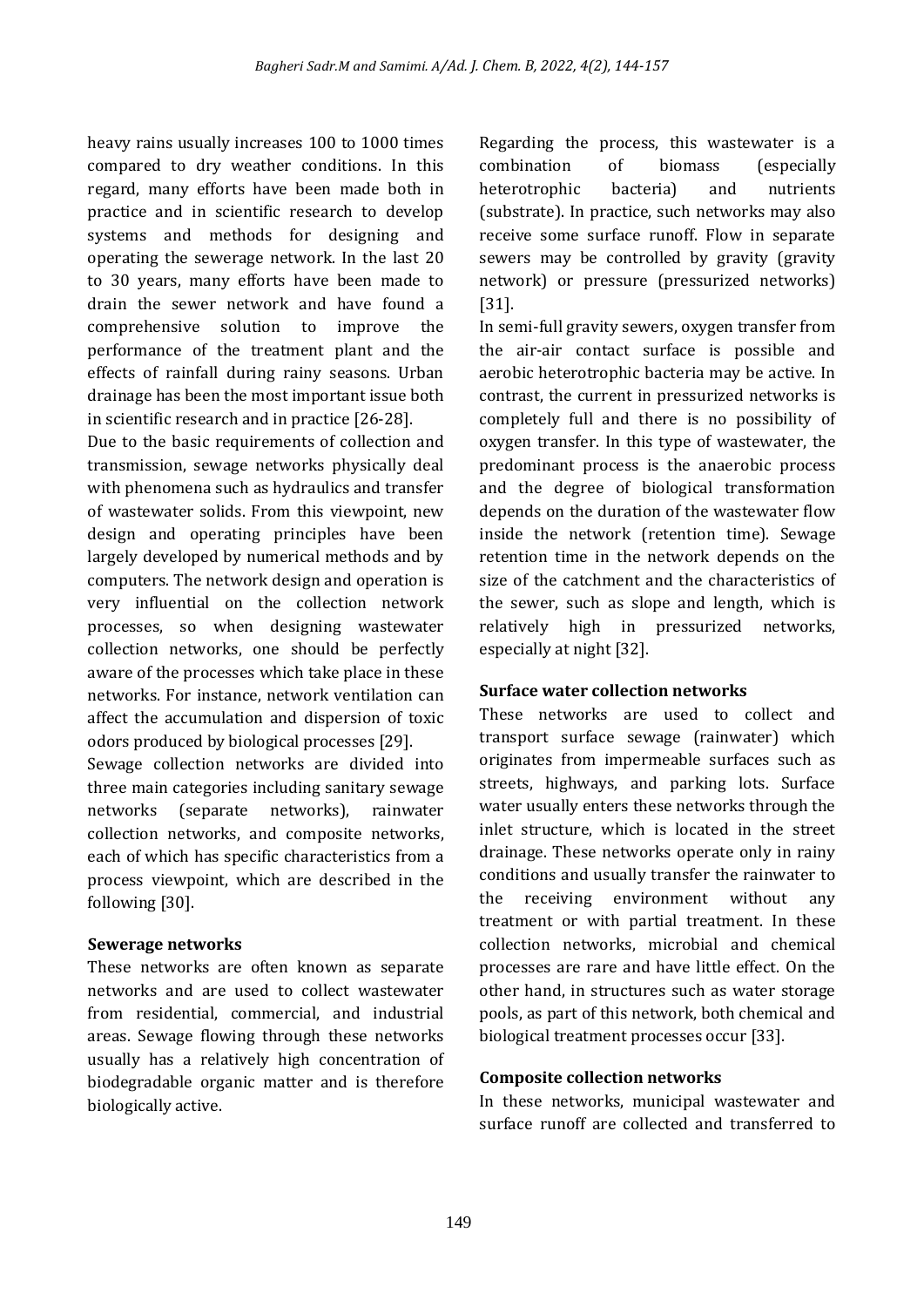the treatment plant. During periods of dry weather, the system generally acts as a separate collection network in terms of chemical and biological processes. However, the design of these networks differs from that of separate networks due to their ability to collect surface runoff and include components such as overflow structures and water basins which may affect process details. In addition, the processes of composite networks are more varied than those of individual networks due to the regular changes in flow conditions. Composite collection networks may be designed and constructed by gravity, pressure, or their combination. In addition to the above networks, there are alternative collection network systems such as vacuum networks and small diameter gravity networks, which are usually small and locally used [34].

#### **Alternative collection networks**

Alternative wastewater collection network systems are used in areas where it is not possible to implement conventional wastewater networks. These networks are very suitable for places that are full of hills or completely flat, because in these places, deep drilling is required and as a result, the operating costs are greatly increased. There are different types of alternative networks, which are referred to only as small-diameter gravity collection networks [35].

# **Small diameter gravity collection nets**

Small diameter gravity collection networks are one of the alternative systems for conventional networks which transfer the effluent from septic tanks by gravity to treatment plants. In this type of networks, plastic pipes with smaller diameters are used and the installation depth of the pipes is less than conventional gravity networks. These networks are suitable for areas with low population density, rural areas, and places with seasonal populations. The organic load transferred in these networks is relatively lower than conventional wastewater collection networks, because some of the suspended organic matter is removed in the septic tanks. The typical diameter of these nets is 80 mm or 3 inches, however it is better to choose a minimum diameter of 100 mm. In these systems, there is no need to observe the minimum speed because the materials deposition is not one of their design parameters [36].

#### **Types of methods used to investigate wastewater collection network processes**

Thorkild et al. have been very active in this field and in their book, entitled physical, chemical, and biological processes in collection networks; they have described the correct way of conducting research in this field. In this research, the key points and basic concepts of this book have been used a lot. Therefore, one of the main sources of the dissertation can be mentioned in this book.

In the following, different methods of collecting network processes are discussed. The methods used in the study of wastewater collection network processes, in general, can be classified as follows:

1- Small scale laboratory analyzes entitiled laboratory reactors.

- 2- Laboratory pilot projects.
- 3- Field studies [37].

# **Laboratory analysis in small reactors**

Small reactors may only be able to determine a specific parameter in some cases. These methods are generally based on standard methods for evaluating water and wastewater. Process studies are usually performed discontinuously or with continuous reactors.

One of the general and important aspects of laboratory studies is that they can be performed under controlled process conditions. Reactors used for laboratory studies should be built with high precision. In addition, a detailed schedule is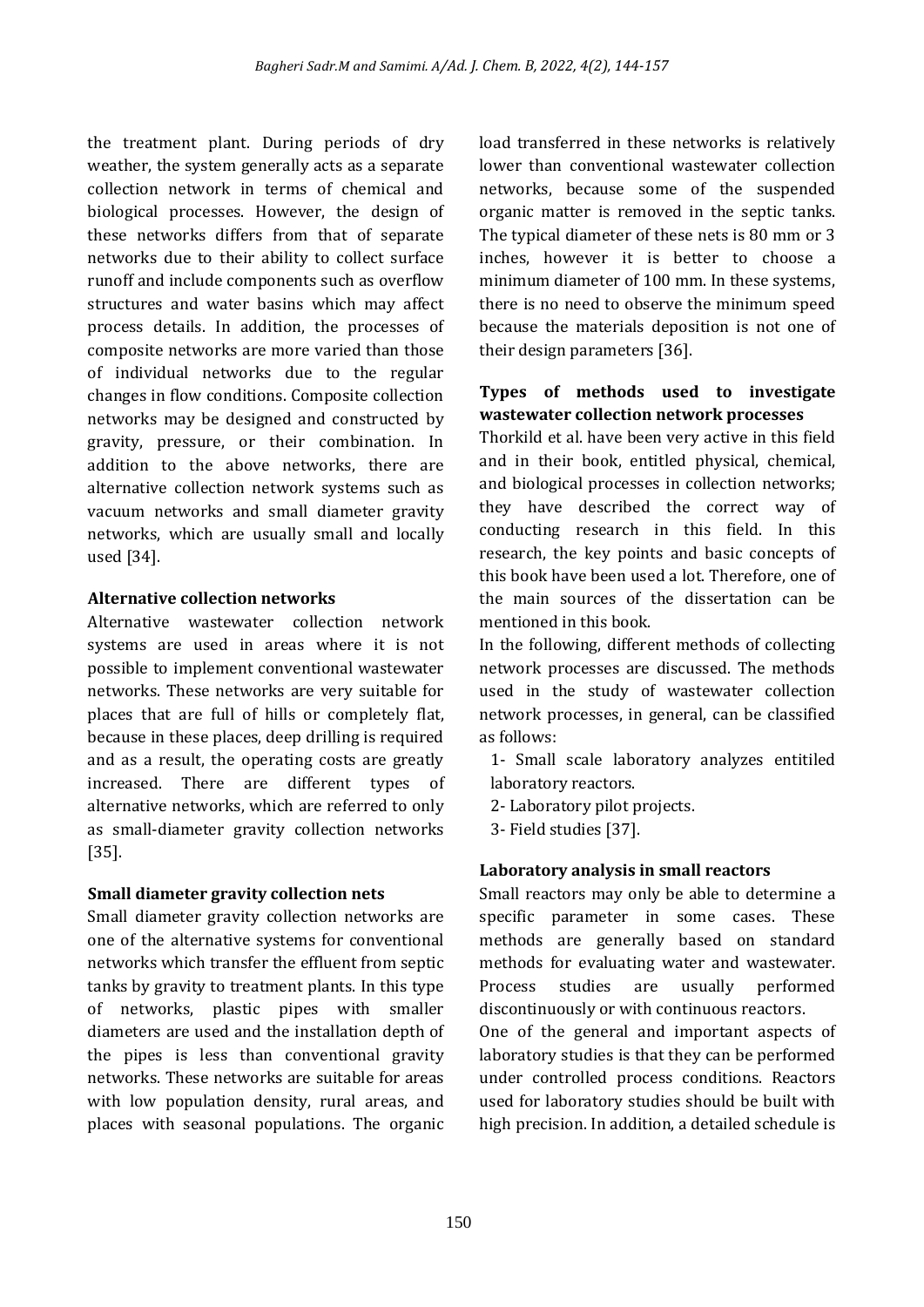required for sampling, navigation, and analysis. Tests performed in a reactor require planning as well as general experience to achieve the goal and success. The purpose of building this reactor is to study the rate of nutrient removal (acetate was considered in this experiment) and dissolved oxygen by the biofilm formed in the wastewater.

To achieve this goal, the precise control is required during the experiment, because both dissolved oxygen and acetate concentration have been studied as reducing factors and the aim has been to calculate their removal rate [38].

#### **Laboratory pilot projects**

Laboratory pilot projects are like small laboratory reactors to control the conditions of different factors, each of which affects the process under study. The main advantage of laboratory pilot projects over small laboratory reactors is that they are closer to the real system and their disadvantage is the need for more laboratory resources and equipment. Such pilots are often more difficult to set up and may require special experimental skills.

# **Field studies**

Collection networks are not suitable systems for partial process studies because they have limited capabilities under controlled conditions. These studies are generally used to determine parameters which cannot be explicitly measurable on a laboratory scale.

This type of research is usually carried out by sampling upstream and downstream stations as well as by measuring changes in route. Sewage volume can be obtained through tracker studies. Materials such as rhodamine, radiotherapy, and salt are commonly used. It is better to conduct field studies on long sewer lines, which causes relatively large differences in the characteristics of the sewer. Finally, in order to facilitate the sampling program and determine the entry and exit points, sewer lines without tributaries, without leaks, and tributaries should be used [39].

Although the management of wastewater field studies is difficult and generally not scientifically ideal, for some reason their results are needed because these systems indicate real performance and also their results are needed to calibrate laboratory results. To assess the impact of rainwater runoff on composite networks, Gasperi et al. surveyed six urban areas in Paris. They examined parameters such as TSS, COD, BOD, heavy metals (including CU and Zn), TKN, and polycyclic aromatic hydrocarbons (PAHs). To achieve this goal, they examined 16 cases of rainfall. The area of the urban areas was variable and ranged from 42 to 2581 hectares. Mass balance at the inlet and outlet of the target areas illustrates that wastewater is the main source of pollution from organic matter and nitrogen, while runoff is the main source of zinc [40].

# **Qualitative changes in wastewater during transfer**

First of all, it should be noted that the biofilm structure formed in the collection network is very different from the one in conventional treatment plant processes. This difference is due to the presence of high organic load in the networks as well as shear stress on the biofilm surface (due to high flow velocity). The following is a general overview of wastewater treatment.

# **Wastewater treatment in the vicinity of aerobic bacteria**

If enough oxygen reaches the wastewater regularly during decomposition, aerobic bacteria begin to decompose and act. In this process, carbonaceous organic matter is first consumed as an energy source by microorganisms, then "volatile compounds are converted to ammonia, and after that to nitrite and nitrate."

# **Types of reactions of gravity collection networks under aerobic conditions**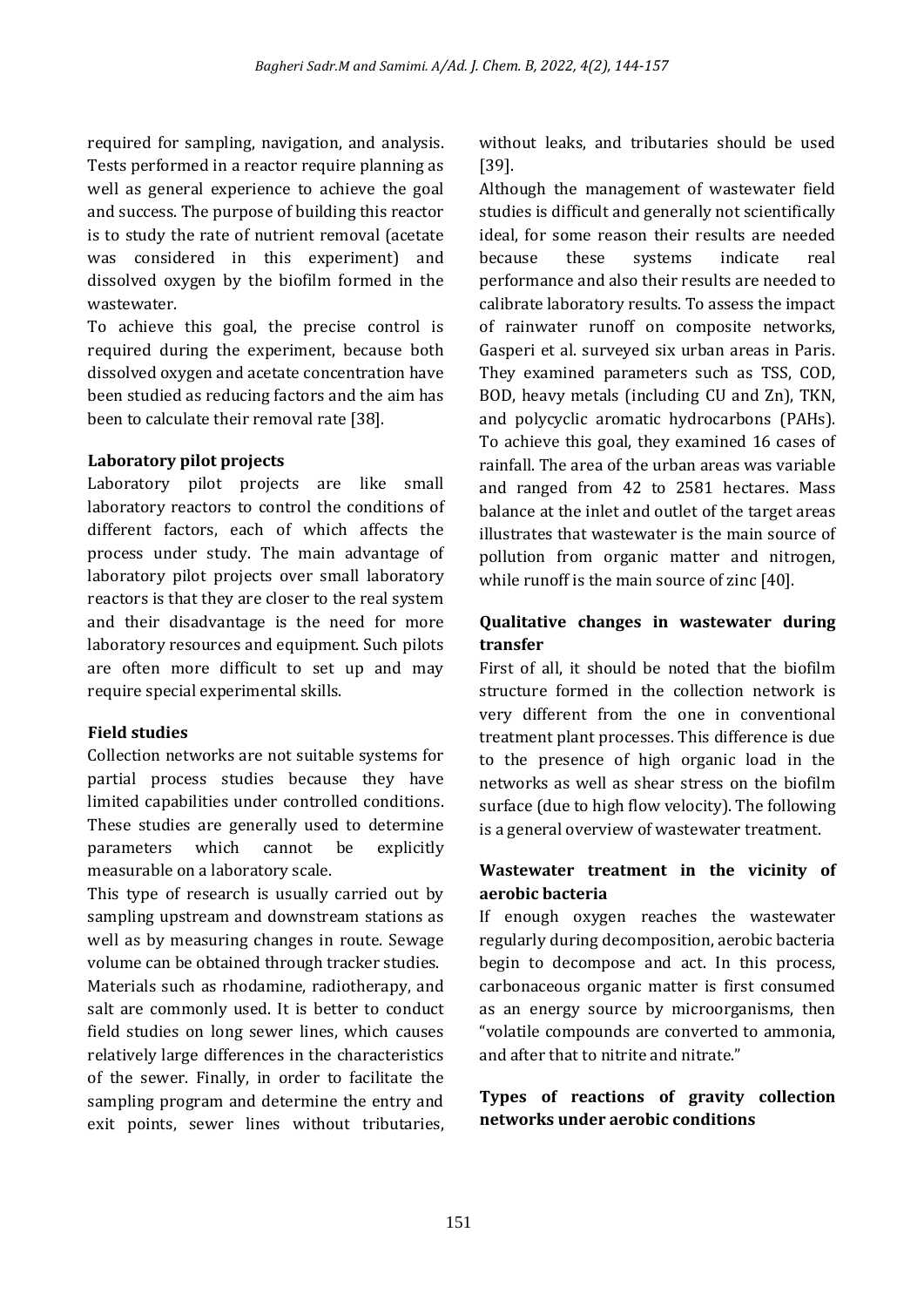In aerobic treatment systems, microorganisms require dissolved oxygen to biodegrade the organic matter of wastewater. The concentration of dissolved oxygen is a function of the rate of air supply to these networks as well as the rate of dissolved oxygen consumption by microorganisms.

In some cases, in which the amount of dissolved oxygen in these networks is not enough, the aerobic microorganisms will not be able to decompose the COD of the wastewater solution, and this condition will cause odorous and corrosive compounds. Therefore, it should be ensured that in the wastewater collection networks, sufficient dissolved oxygen is available to prevent anaerobic conditions. Arsin Casirga et al. investigated the possibility of wastewater treatment in long collection networks in the presence of sufficient dissolved oxygen. They studied the kinetics of adduction and suspension growth to determine the amount of aeration required in the networks.

Although various models were proposed to describe the mechanism of organic matter consumption and reaction rate, they proposed a new model for minimizing the required parameters in biological rate equations. Consumption of soluble substrate by suspended microorganisms was used by laboratory studies and the relationship between consumption rate and concentration of degradable organic matter was studied, too. Finally, they presented an experimental relationship that indicated the relationship between consumption rate and substrate concentration in collection networks.

# **Decomposition of wastewater organic matter under anaerobic conditions**

When oxygen is not in the vicinity of sewage, the aerobic bacteria will no longer be able to survive and use food. In this case, anaerobic bacteria are able to use the oxygen of organic matter enter. Thus, the decomposition of materials due to the presence of anaerobic bacteria leads to the

formation of organic acids, acidic carbonates, carbon monoxide, and hydrogen sulfide. Torkild et al. examined aspects of the release of volatile compounds into wastewater collection networks. In this case, they presented a model based on the evaluation of sulfide formation and total sulfide concentration in the wastewater phase. They investigated the factors influencing the formation of hydrogen sulfide gas, the formation of odors due to fermentation processes, mass transfer in the aqueous phases, and the release of volatile compounds. They also predicted the rate of sulfide production in collection networks through the existing experimental equations.

# **How H2S gas is formed in wastewater**

Sulfides are present in wastewater in various forms  $(S^2$ , HS<sup>-1</sup>, and S<sup>2-</sup>), and the concentration of which depends on the PH of the wastewater. Sulfate-reducing bacteria (SRBs) break down sulfate compounds and eventually produce hydrogen sulfide gas.  $H_2S$  gas escapes from the sewer surface and settles on the surface of the pipes. Exhausted  $H_2S$  is converted to sulfuric acid in the moisture presence. The produced sulfuric acid penetrates the concrete surface and forms calcium sulfate, which is a corrosive compound. Factors influencing the occurrence of corrosion can be dissolved oxygen, temperature, SO<sup>4</sup> 2- ion concentration, slope and flow velocity, retention time, depth, and hydraulic radius. In the biological process under anaerobic conditions, the storage of sulfides is in the form of sulfate, sulfite, and thiosulfate, and its reduction in the form of sulfide is done by declining bacteria in the cytoplasm.  $H_2S$  gas production in the network indicates the biological reactions performed by bacteria in the network and demonstrates the ability of wastewater collection networks to perform biological reactions.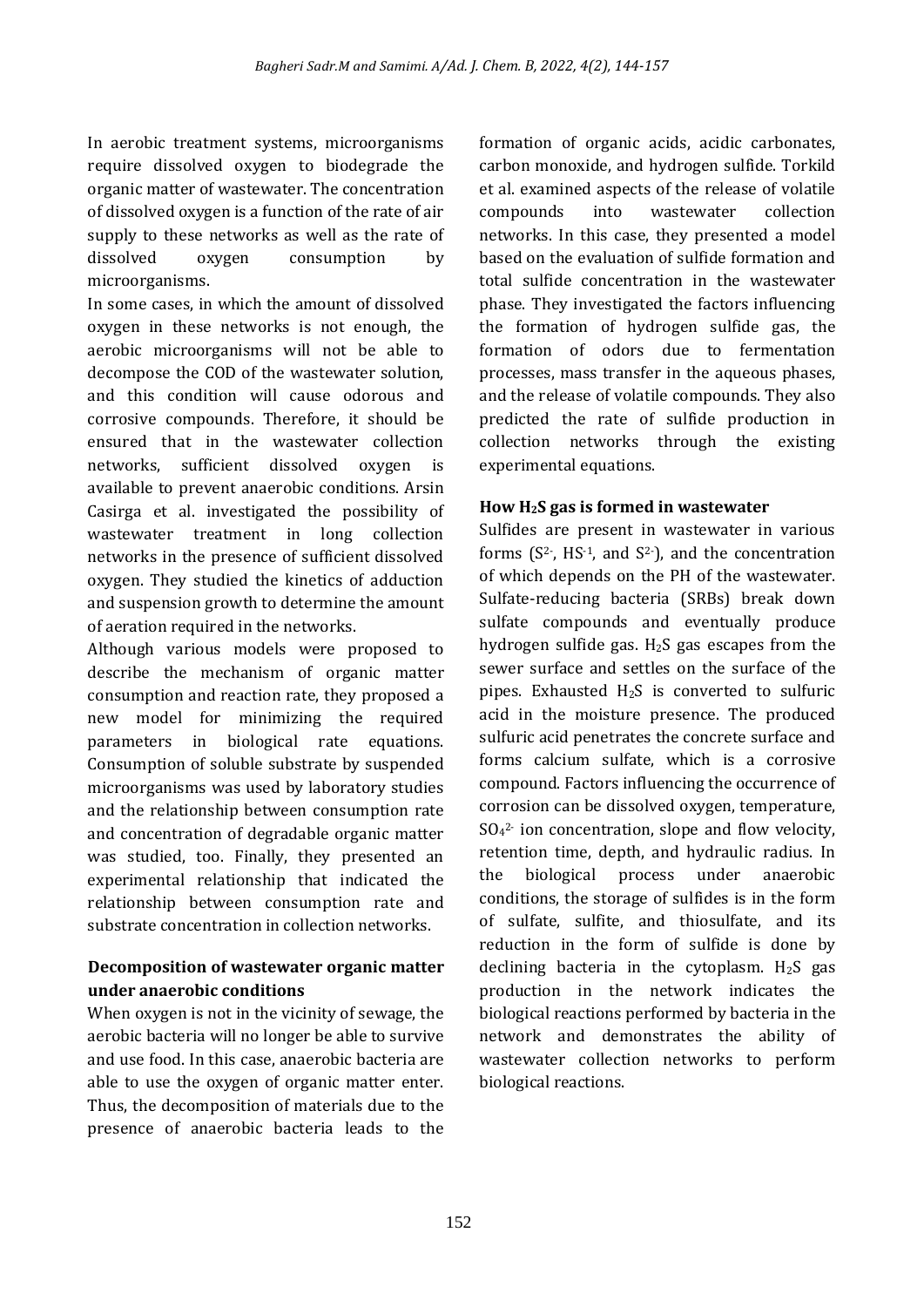# **The effect of nitrate in controlling anaerobic conditions**

Anaerobic conditions can be controlled by adding nitrate  $(NO<sub>3</sub>$ <sup>-</sup>) to the networks. In some cases, however, the excessive addition of nitrogen causes the biofilm to grow in the inner wall of the pipes, leading to de-nitrification in the sedimentation facility.

Under these conditions, due to the production of  $N_2$  gas, the sludge of the residential facilities is suspended and removed from the system.

Therefore, due to the operational difficulties of adding nitrate, adding oxygen to the collection networks seems to be more efficient.

Zhiguan Yuan et al. studied the deformation of sulfur under anoxic and anaerobic conditions by the addition of excess nitrate in a laboratory model of pressurized collection networks.

For this, they used four reactors which operated in series and expressed the strategy of adding nitrate in effective sulfide control. Sulfide oxidation under anoxic conditions occurs in two sequential stages:

1- Oxidation of sulfide to elemental sulfide (SO).

2- Oxidation of elemental sulfide to sulfate  $(SO<sub>4</sub><sup>2</sup>$ .

The second stage occurs when the first stage is complete and the rate is about 15% of the first stage rate. When nitrate is not available, the sulfate and elemental sulfur are reduced together as sulfides.

The rate of sulfate reduction was essentially higher than that of elemental sulfide (five times). The low oxidation rate and reduction of elemental sulfur show the importance of this intermediate product in the deformation of sulfur under anoxic and anaerobic conditions. They also presented a conceptual model of sulfur deformation under nitrate addition to pressurized networks. Likewise, Zhiguan Yuan et al. used laboratory studies to simulate pressure grids to observe the effect of oxygen injection on the sulfide control of networks.

Their results indicate that oxygen transfer at the inlet of the networks (with a concentration between 15-25 mg/l) can reduce sulfide production by up to 65%. Although increasing the oxygen concentration is effective in the sulfide production process, it cannot stop this process completely because sulfide production continues in the biofilm substrates, regardless of the high oxygen concentration in the aqueous phase. They also observed that increasing the oxygen concentration increases the oxygen consumption rate in the network, which also leads to the removal of more organic matter.

The optimizing oxygen transfer is therefore necessary to increase its effect on sulfide control.

Yuan et al. also used a laboratory pilot to investigate the effect of nitrate addition on the biofilm properties and activity of pressurized wastewater collection networks. They concluded that nitrate addition did not reduce the microbial population of sulfate-reducing bacteria in the collection network biofilm, but rather increased the activity of these bacteria in the downstream biofilm. According to their results, nitrate addition, as a whole, has been effective in controlling the sulfide concentration in pressurized networks. They report that the addition of nitrate after a short period of time for adaptation stimulates the oxidation of biological sulfide in the biofilm. They also concluded that adding nitrate was very effective in reducing methane concentrations.

Hanchan Shi and his colleagues worked to remove sulfide from collection networks due to the anaerobic conditions. To achieve this goal, they periodically investigated the effect of adding nitrate in a model of wastewater collection networks. Their results indicate that the best control conditions are when the nitrogen to sulfate rate is at least between 0.5 and 0.6. Zhiguan Yuan et al. used three laboratory reactors in which anaerobic biofilm growth conditions were established to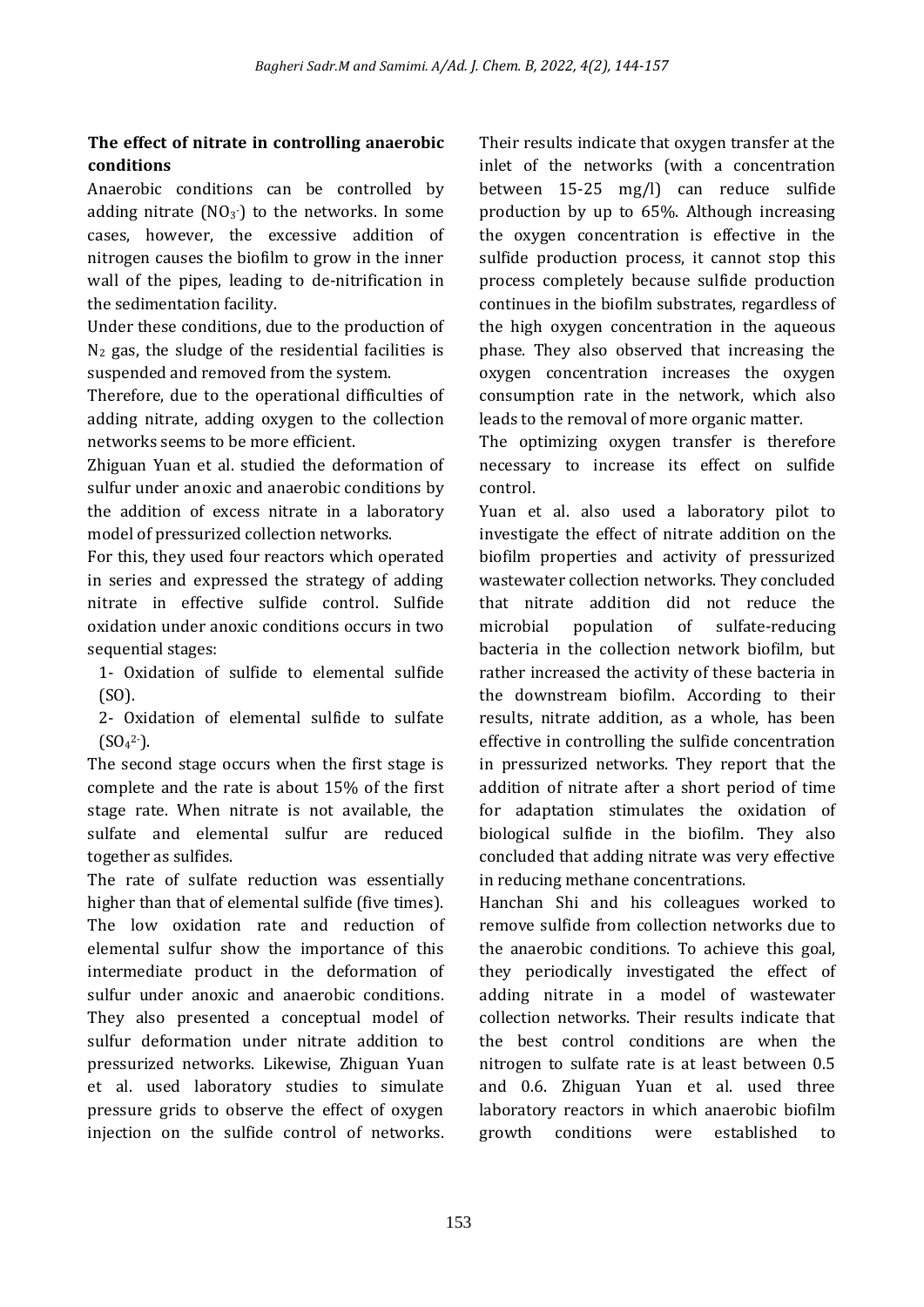investigate nitrate effect being added to the networks as a reducing agent for anaerobic conditions. The results indicate that the effect of nitrate as a reducing agent of anaerobic conditions is due to the biocidal effect of free nitric acid (FNA), the proton form of nitrite on the biofilm microorganism. They examined the microbial activity of wastewater at zero to 120 mg/l nitrite at PH 5 to 7. The viability of the microorganisms was reduced by approximately 80% during the 6 to 24-hour residence time, at which point the FNA concentration was more than 0.2 mg nitrite per liter.

# **Conclusion**

Increasing the oxygen concentration is done by adding air or injecting pure oxygen, trying to keep the wastewater in the aerobic phase, and preventing anaerobic conditions. If dissolved oxygen is present around the wastewater biofilm, the chemical and biological oxidation of the sulfide takes place, and conversely, in the absence of dissolved oxygen, the dissolved sulfide is transferred from the biofilm to the wastewater, in which it is present in the form of hydrogen sulfide. Soluble oxygen concentration of more than 0.5 mg/l generally prevents the formation of soluble sulfide in wastewater. The dissolution of pure oxygen is five times the dissolution of oxygen in the air, which makes it possible to achieve the required oxygen concentration with pure oxygen. By pure oxygen injection, the concentration of dissolved oxygen in the effluent usually reaches 5 to 7 mg/l, while the injection of air increases its concentration in the effluent to about 3 to 5 mg/l.

# **References:**

[1] A Fathi, R Giti, M. Farzin, How different influential factors affect the color and translucency of y-ztp: a review of the literature, *Annals of Dental Specialty*, 6 (2018) 338-41.

- [2] A. Fathi, M. Farzin, R. Giti, M.H. Kalantari, Effects of number of firings and veneer thickness on the color and translucency of 2 different zirconia-based ceramic systems, *The Journal of prosthetic dentistry*, 122 (2019) 565-e1.
- [3] E. Ghasemi, A.H. Fathi, S. Parvizinia, Effect of three disinfectants on dimensional changes of different impression materials, *Journal of Iranian Dental Association*, 31 (2019) 169- 76.
- [4] R. Monirifard, M. Abolhasani, B. Tahani, A. Fathi, A. Choobdaran, Relationship of Personality Traits and Patient Satisfaction with Fixed Implant Prosthodontic Treatments, *Journal of Iranian Dental Association*, 31 (2019) 182-8.
- [5] M. Abolhasani, P. Givehchian, A. Fathi, S. Goudarzi, Relationship of Life Satisfaction and Satisfaction with Fixed Implant-Supported Prostheses in the Elderly, *Journal of Iranian Dental Association*, 33 (2021) 17- 21.
- [6] B. Ebadian, A. Fathi, S. Khodadad, Comparison of the effect of four different abutment screw torques on screw loosening in single implant-supported prosthesis after the application of mechanical loading, *International Journal of Dentistry*, 2021 (2021) 1-6.
- [7] B. Ebadian, A. Fathi, M. Savoj, In Vitro Evaluation of the Effect of Different Luting Cements and Tooth Preparation Angle on the Microleakage of Zirconia Crowns, *International Journal of Dentistry*, 2021 (2021) 1-7.
- [8] B. Barakati, R. Khodadadi, P. Asadi, A. Fathi, Evaluate The Effect Of Various Titanium Abutment Modifications On The Behavior Of Peri-Implant Soft Tissue Healing, Inflammation, And Maintenance: A Systematic Review And Meta-Analysis, *Turkish Onilne Journal of Qualitative Inquiry*, 12 (2021) 11401-11410.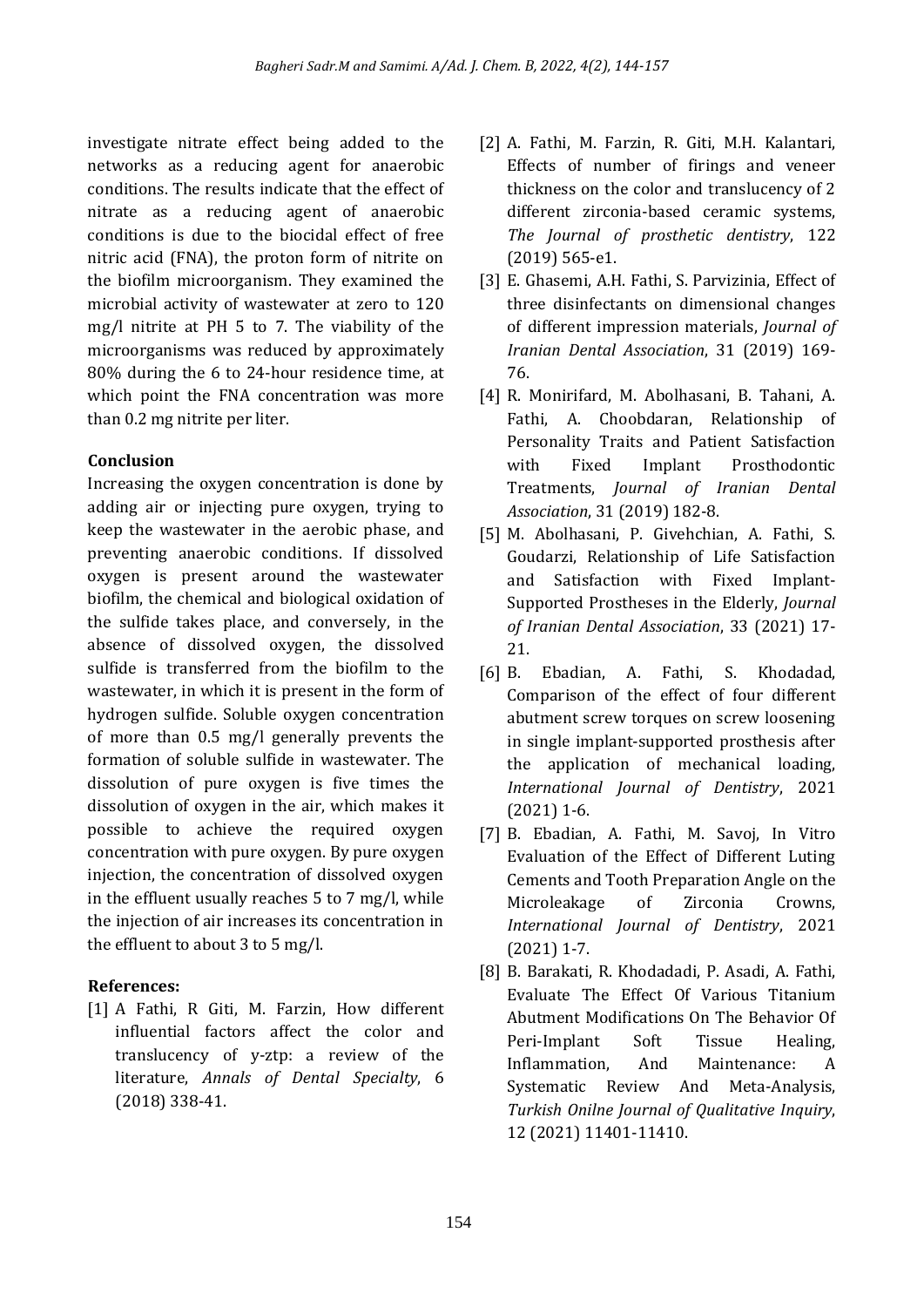- [9] S.M. Monajem Zade, M. Elyaskhil, A. Fathi, S.M. Asadinejad, Evaluate Risk Markers for Periodontal Disease In Children With Type 1 Diabetes: A Systematic Review And Meta-Analysis., 12 (2021) 5715-5722.
- [10] A.H. Ashtiani, N. Mardasi, A. Fathi, Effect of multiple firings on the shear bond strength of presintered cobalt-chromium alloy and veneering ceramic, *The Journal of Prosthetic Dentistry*, 126 (2021) 803-e1.
- [11] R. Mosharraf, P. Molaei, A. Fathi, S. Isler, Investigating the Effect of Nonrigid Connectors on the Success of Tooth-and-Implant-Supported Fixed Partial Prostheses in Maxillary Anterior Region: A Finite Element Analysis (FEA), *International Journal of Dentistry*, 2021 (2021) 1-12.
- [12] M. Abolhasani, E. Ghasemi, A.H. Fathi, M.J. Hayatizadeh, Color Change of Ceramill Zolid FX Following Abrasion with/without Toothpaste, *Journal of Iranian Dental Association*, 2021;33(3):51-7.
- [13] M Maalekipour, M Safari, M Barekatain, A. Fathi, Effect of Adhesive Resin as a Modeling Liquid on Elution of Resin Composite Restorations, *International Journal of Dentistry*, 2021 (2021) 1-9.
- [14] A.H. Fathi, E. Fardi, U. Zamani Ahari, M. Naghdipour Mirsadeghi, F. Oraie, The relationship between periodontitis and preeclampsia: A systematic review. *The Iranian Journal of Obstetrics, Gynecology and Infertility*, 24 (2021) 79-86.
- [15] M. Abdollahbeigi, Optimizing the Process of Di-Isobutyl Phthalate Production Using Vapor Permeation, *DAV International Journal of Science*, 4 (2015) 47-52.
- [16] M.J. Choobineh, B. Nasrollahzadeh, M. Abdollahbeigi, Investigation of Contact Resistance Effect on Finned Pipes under Natural and Forced Convection, *DAV International Journal of Science (DAVIJS)*, 4 (2015) 58-76.
- [17] M. Abdollahbeigi, An Overview of the Paper Recycling Process in Iran, *Journal of Chemical Reviews*, 3 (2020) 284-302.
- [18] R. Jalilian, A. Taheri, Synthesis and application of a novel core-shell-shell magnetic ion imprinted polymer as a selective adsorbent of trace amounts of silver ions. *E-Polymers*, 18 (2018) 123-134. DOI: https://doi.org/10.1515/epoly-2017- 0108.
- [19] Babaei, M. Aminikhah, A. Taheri, A Multi-Walled Carbon Nano-Tube and Nickel Hydroxide Nano-Particle Composite-Modified Glassy Carbon Electrode as a New Sensor for the Sensitive Simultaneous Determination of Ascorbic Acid, Dopamine and Uric Acid. *Sensor Letters*, 11 (2013) 413- 422. https://doi.org/10.1166/sl.2013.2738.
- [20] Taheri, R. Faramarzi, M. Roushani, Determination of Paraquat in Fruits and Natural Water using Ni(OH)2 NanoparticlesCarbon Nanotubes Composite Modified Carbon Ionic liquid Electrode. *Anal. Bioanal. Electrochem*., 7 (2015) 666-683.
- [21] A. Samimi, Investigation the Impact of Risk Management and Audit Committee on Industrial Companies, *Journal of Exploratory Studies in Law and Management*, 7 (2020) 132-137.
- [22] A. Samimi, Risk Management in the Laboratory based on the 17025 Standards, *Journal of Exploratory Studies in Law and Management*, 7 (2020) 114-119.
- [23] Z. Rezayati-zad, S.S.H. Davarani, A. Taheri, Y. Bide, Highly selective determination of amitriptyline using Nafion-AuNPs@branched polyethyleneiminederived carbon hollow spheres in pharmaceutical drugs and biological fluids, *Biosens Bioelectron*, 86 (2016) 616-22. DOI: https://doi.org/10.1016/j.bios.2016.07.028.
- [24] Babaei, A. Taheri, Direct Electrochemistry and Electrocatalysis of Myoglobin Immobilized on a Novel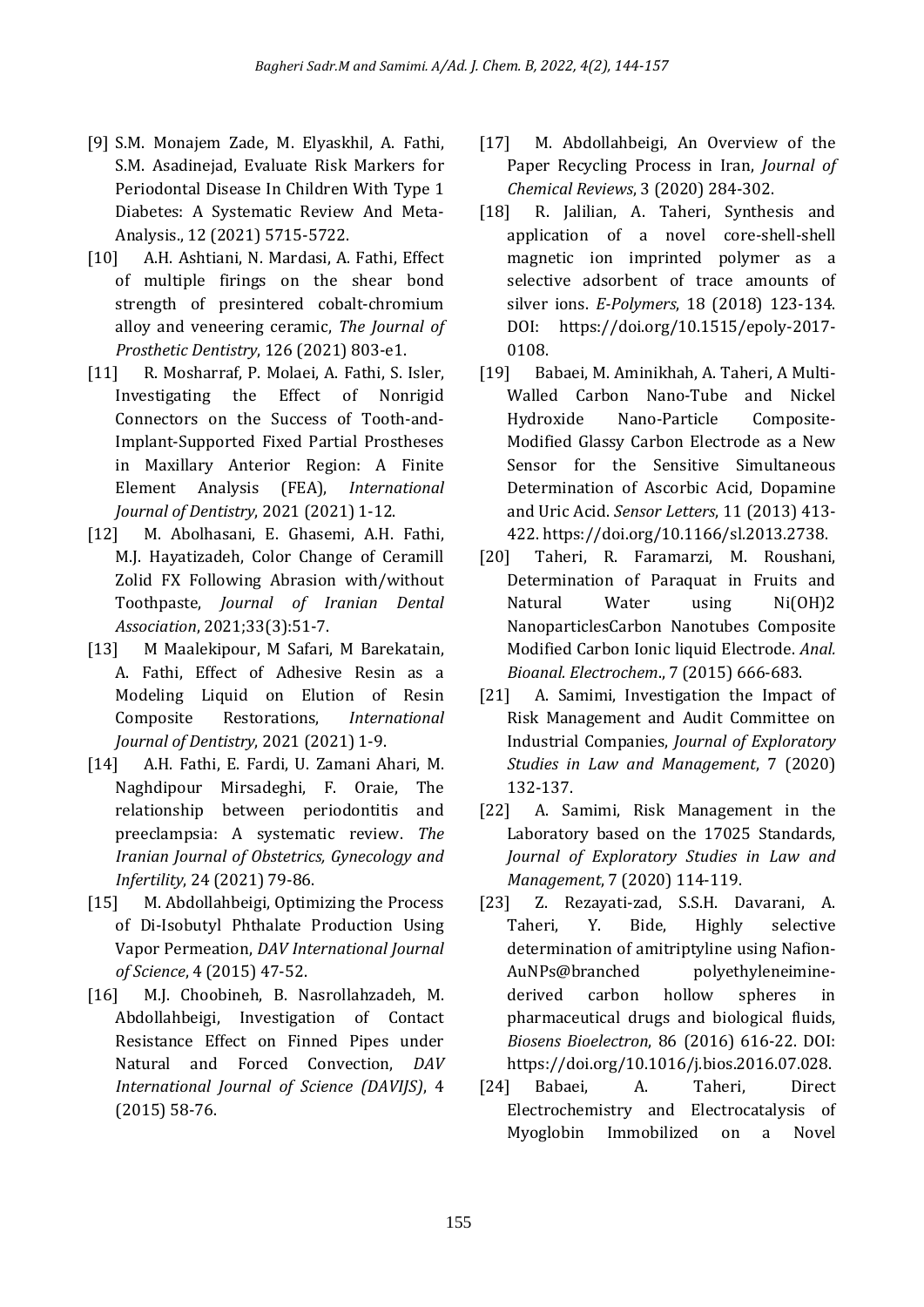ChitosanNickel Hydroxide Nanoparticles-Carbon Nanotubes Biocomposite Modified Glassy Carbon Electrode, *Anal. Bioanal. Electrochem*., 4 (2012) 342-356.

- [25] M. Fattahi, E. Ezzatzadeh, R. Jalilian and A. Taheri, Micro solid phase extraction of cadmium and lead on a new ion-imprinted hierarchical mesoporous polymer via dualtemplate method in river water and fish muscles: Optimization by experimental design, *J Hazard Mater*, 403 (2021) 123716. https://doi.org/10.1016/j.jhazmat.2020.123 7
- [26] F. Abdollahi, A. Taheri, M. Shahmari, Application of selective solid-phase extraction using a new core-shell-shell magnetic ionimprinted polymer for the analysis of ultra-trace mercury in serum of gallstone patients, *Separation Science and Technology*, 55 (2020) 2758-2771 DOI: https://doi.org/10.1080/01496395.2019.16 5 1337.
- [27] M. Afrasiabi, Z. Rezayati-zad, s. Kianipour, A. babaei, A. Taheri, A Sensor for Determination of Tramadol in Pharmaceutical Preparations and Biological Fluids Based on Multi-Walled Carbon Nanotubes-Modified Glassy Carbon Electrode, *J.Chem.Soc.pak*., 35 (2013) 1106- 1112.
- [28] R. Jalilian, E. Ezzatzadeh, A. Taheri, A novel self-assembled gold nanoparticlesmolecularly imprinted modified carbon ionic liquid electrode with high sensitivity and selectivity for the rapid determination of bisphenol A leached from plastic containers, *Journal of Environmental Chemical Engineering*, 9 (2021) 105513 DOI: https://doi.org/10.1016/j.jece.2021.10551.
- [29] M. Abdollahbeigi, Non-Climatic Factors Causing Climate Change, *Journal of Chemical Reviews*, 2 (2020) 303-319
- [30] M. Abdollahbeigi, M.J. Choobineh, B. Nasrollahzadeh, Nano Catalyst, Operation

Mechanism and Their Application in Industry, *Australian Journal of International Social Research*, 1 (2015) 1-6.

- [31] B. Nasrollahzadeh, M.J. Choobineh, M. Abdollahbeigi, Investigation of Hydrate Formation Kinetics and Mechanism of Inhibitors Effect, *DAV International Journal of Science*, 4 (2015) 49-56
- [32] M. Abdollahbeigi, M.J. Choobineh, B. Nasrollahzadeh, Investigation of Molecular Structure in Gas Hydrate, *Science Road Journal*, 3 (2015) 74-79.
- [33] M. Abdollahbeigi, M. Asgari, Investigation of Nitrogen Removal in Municipal Wastewater Treatment Plants, *Journal of Chemical Reviews*, 2 (2020) 257-272.
- [34] M.J. Choobineh, M. Abdollahbeigi, B. Nasrollahzadeh, The formation of gas hydrates and the effect of inhibitors on thier formation process, *Journal of Fundamental and Applied Sciences*, 8 (2016) 1150-1159.
- [35] M. Abdollahbeigi, M.J. Choobineh, B. Nasrollahzadeh, Study the Damaging Effects of Air Pollution on Earth, *Science Road Journal*, 4 (2016) 29-37
- [36] M. Abdollahbeigi, M.J. Choobineh, B. Nasrollahzadeh, Study the Effective Factors for Chilling the Cooling Towers, *Science Road Journal*, 4 (2016) 32-38
- [37] A. Samimi, A. Bozorgian, M. Samimi, An Analysis of Risk Management in Financial Markets and Its Effects, *Journal of Engineering in Industrial Research*, 3 (2022) 1-7
- [38] A. Samimi, S. Zarinabadi, A.H. Shahbazi Kootenaei, A. Azimi, M. Mirzaei, Corrosion in Polyethylene Coatings Case Study: Cooling Water Pipelines, *Chemical Methodologies*, 4 (2020) 378-399
- [39] A. Samimi, S. Zarinabadi, A.H.S. Kootenaei, A. Azimi, M. Mirzaei, Use of data mining in the corrosion classification of pipelines in catalytic reforming units (CRU),